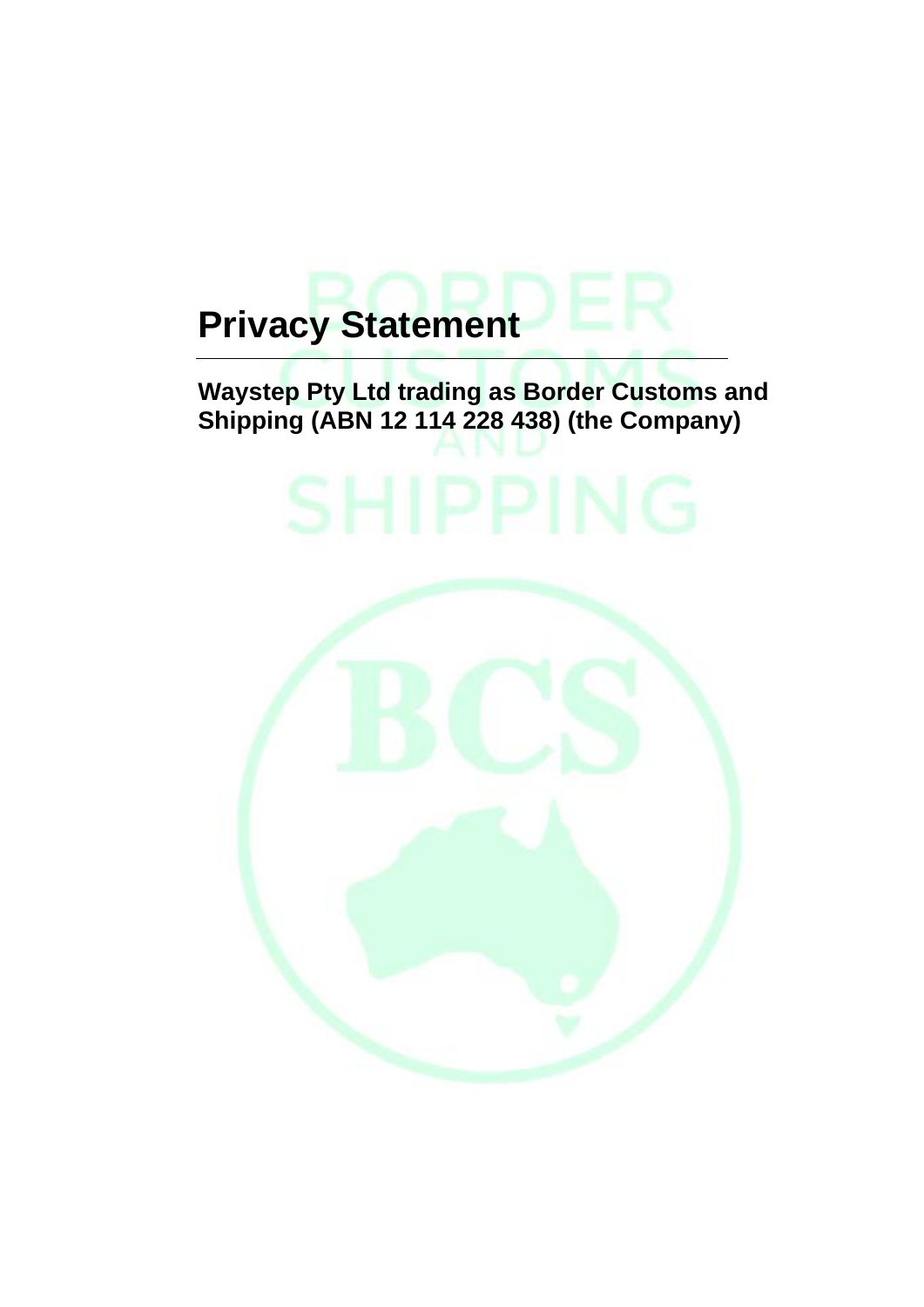### **Privacy Policy**

**Border Customs and Shipping** is committed to providing quality services to you and this policy outlines our ongoing obligations to you in respect of how we manage your Personal Information.

We have adopted the Australian Privacy Principles (APPs) contained in the Privacy Act 1988 (Cth) (the Privacy Act). The NPPs govern the way in which we collect, use, disclose, store, secure and dispose of your Personal Information.

A copy of the Australian Privacy Principles may be obtained from the website of The Office of the Australian Information Commissioner at [www.aoic.gov.au](http://www.aoic.gov.au/)

#### **1.1 What is Personal Information and why do we collect it?**

Personal Information is information or an opinion that identifies an individual. Examples of Personal Information we collect include: names, addresses, email addresses, phone and facsimile numbers.

This Personal Information is obtained in many ways including but not limited to; correspondence, by telephone, by email, via our website www.bcsaust.com.au, from your website, from media and publications, from other publicly available sources, from cookies and from third parties. We don't guarantee website links or policy of authorised third parties.

We collect your Personal Information for the primary purpose of providing our services to you, providing information to our clients and marketing. We may also use your Personal Information for secondary purposes closely related to the primary purpose, in circumstances where you would reasonably expect such use or disclosure. You may unsubscribe from our mailing/marketing lists at any time by contacting us in writing.

When we collect Personal Information we will, where appropriate and where possible, explain to you why we are collecting the information and how we plan to use it.

#### **1.2 Sensitive Information**

Sensitive information is defined in the Privacy Act to include information or opinion about such things as an individual's racial or ethnic origin, political opinions, membership of a political association, religious or philosophical beliefs, membership of a trade union or other professional body, criminal record or health information.

Sensitive information will be used by us only:

- For the primary purpose for which it was obtained
- For a secondary purpose that is directly related to the primary purpose
- With your consent; or where required or authorised by law.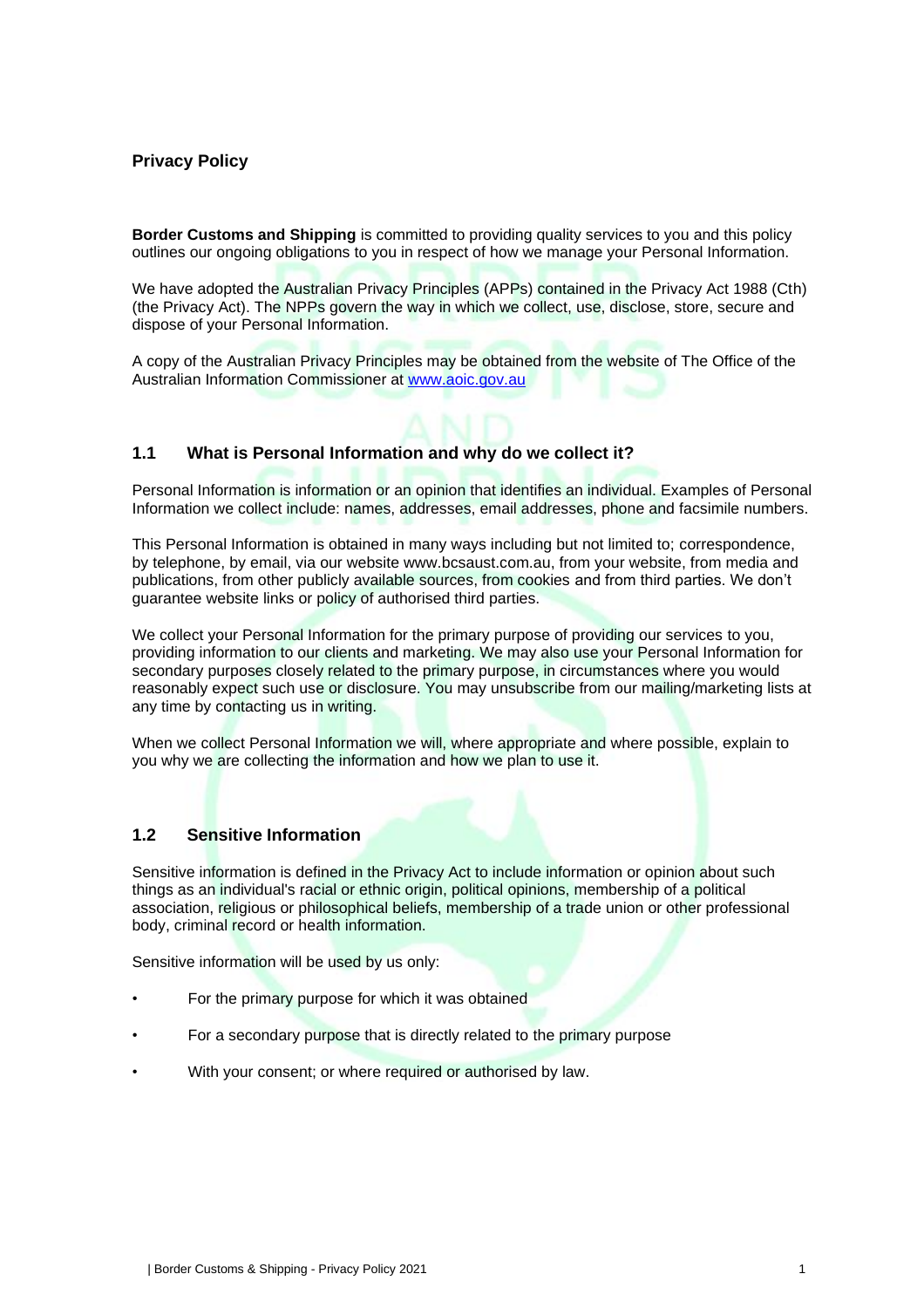#### **1.3 Third Parties**

Where reasonable and practicable to do so, we will collect your Personal Information only from you. However, in some circumstances we may be provided with information by third parties. In such a case we will take reasonable steps to ensure that you are made aware of the information provided to us by the third party.

#### **1.4 Disclosure of Personal Information**

Your Personal Information may be disclosed in a number of circumstances including the following:

- Third parties where you consent to the use or disclosure; and
- Where required or authorised by law.

#### **1.5 Security of Personal Information**

Your Personal Information is stored in a manner that reasonably protects it from misuse and loss and from unauthorised access, modification or disclosure.

When your Personal Information is no longer needed for the purpose for which it was obtained, we will take reasonable steps to destroy or permanently de-identify your Personal Information. However, most of the Personal Information is or will be stored in client files which will be kept by us for a minimum of 7 years.

#### **1.6 Access to your Personal Information**

You may access the Personal Information we hold about you and to update and/or correct it, subject to certain exceptions. If you wish to access your Personal Information, please contact us in writing.

**Border Customs and Shipping** will not charge any fee for your access request, but may charge an administrative fee for providing a copy of your Personal Information.

In order to protect your Personal Information we may require identification from you before releasing the requested information.

#### **1.7 Maintaining the Quality of your Personal Information**

It is an important to us that your Personal Information is up to date. We will take reasonable steps to make sure that your Personal Information is accurate, complete and up-to-date. If you find that the information we have is not up to date or is inaccurate, please advise us as soon as practicable so we can update our records and ensure we can continue to provide quality services to you.

#### **1.8 Policy Updates**

This Policy may change from time to time and is available on our website.